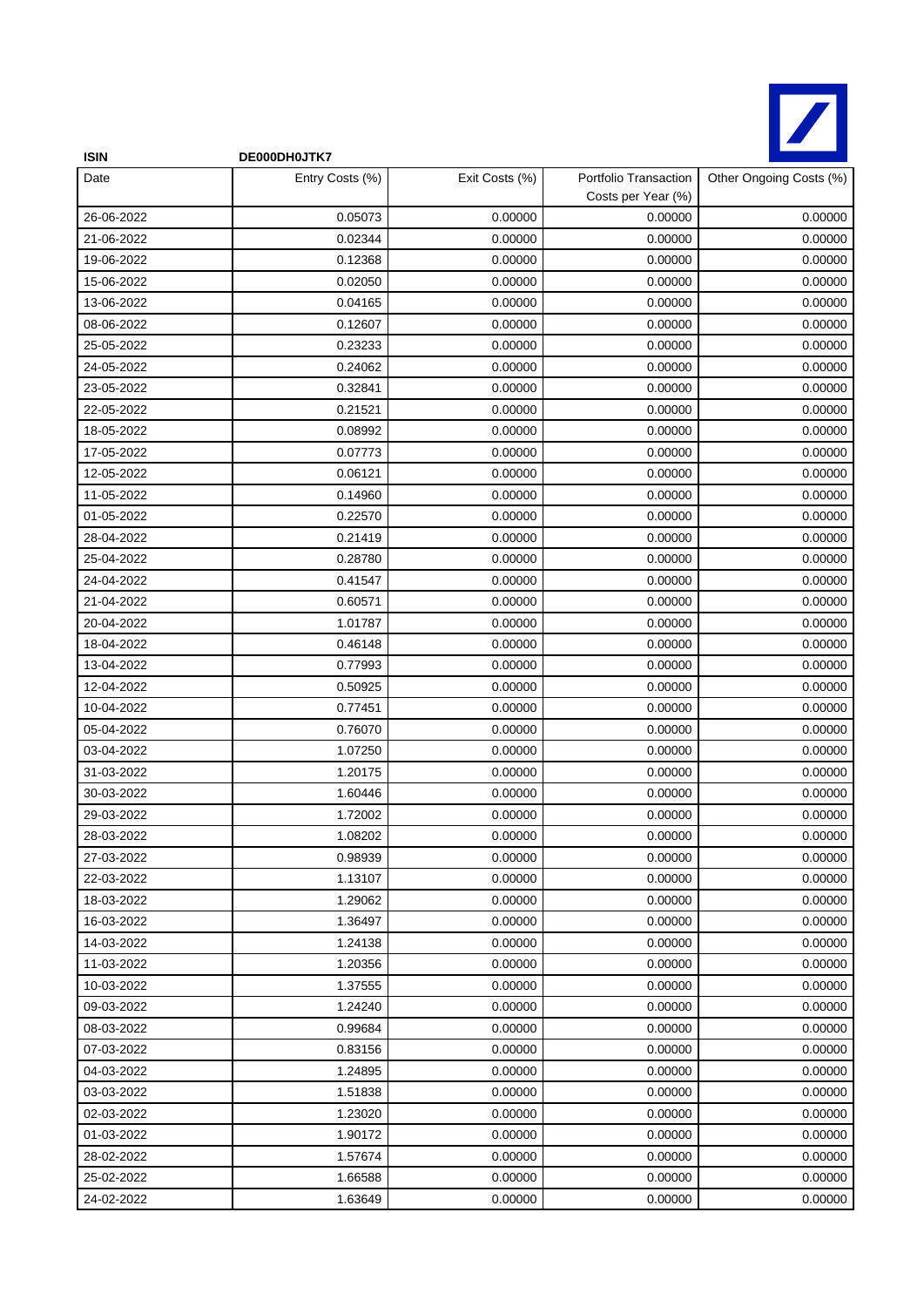| 22-02-2022 | 1.95701 | 0.00000 | 0.00000 | 0.00000 |
|------------|---------|---------|---------|---------|
| 21-02-2022 | 2.09336 | 0.00000 | 0.00000 | 0.00000 |
| 18-02-2022 | 2.14680 | 0.00000 | 0.00000 | 0.00000 |
| 17-02-2022 | 1.89470 | 0.00000 | 0.00000 | 0.00000 |
| 16-02-2022 | 2.02030 | 0.00000 | 0.00000 | 0.00000 |
| 15-02-2022 | 2.12947 | 0.00000 | 0.00000 | 0.00000 |
| 14-02-2022 | 1.77041 | 0.00000 | 0.00000 | 0.00000 |
| 11-02-2022 | 1.70202 | 0.00000 | 0.00000 | 0.00000 |
| 10-02-2022 | 1.99588 | 0.00000 | 0.00000 | 0.00000 |
| 09-02-2022 | 2.11223 | 0.00000 | 0.00000 | 0.00000 |
| 08-02-2022 | 1.82114 | 0.00000 | 0.00000 | 0.00000 |
| 07-02-2022 | 1.98309 | 0.00000 | 0.00000 | 0.00000 |
| 04-02-2022 | 2.12244 | 0.00000 | 0.00000 | 0.00000 |
| 03-02-2022 | 2.06161 | 0.00000 | 0.00000 | 0.00000 |
| 01-02-2022 | 2.29099 | 0.00000 | 0.00000 | 0.00000 |
| 31-01-2022 | 2.07442 | 0.00000 | 0.00000 | 0.00000 |
| 28-01-2022 | 1.89393 | 0.00000 | 0.00000 | 0.00000 |
| 27-01-2022 | 1.99536 | 0.00000 | 0.00000 | 0.00000 |
| 24-01-2022 | 2.19991 | 0.00000 | 0.00000 | 0.00000 |
| 21-01-2022 | 2.67421 | 0.00000 | 0.00000 | 0.00000 |
| 19-01-2022 | 2.51812 | 0.00000 | 0.00000 | 0.00000 |
| 18-01-2022 | 2.66611 | 0.00000 | 0.00000 | 0.00000 |
| 17-01-2022 | 2.67694 | 0.00000 | 0.00000 | 0.00000 |
| 14-01-2022 | 2.39088 | 0.00000 | 0.00000 | 0.00000 |
| 12-01-2022 | 2.44407 | 0.00000 | 0.00000 | 0.00000 |
| 11-01-2022 | 2.53570 | 0.00000 | 0.00000 | 0.00000 |
| 10-01-2022 | 2.21766 | 0.00000 | 0.00000 | 0.00000 |
| 06-01-2022 | 2.43954 | 0.00000 | 0.00000 | 0.00000 |
| 04-01-2022 | 2.33279 | 0.00000 | 0.00000 | 0.00000 |
| 03-01-2022 | 2.34257 | 0.00000 | 0.00000 | 0.00000 |
| 31-12-2021 | 2.58783 | 0.00000 | 0.00000 | 0.00000 |
| 30-12-2021 | 1.99154 | 0.00000 | 0.00000 | 0.00000 |
| 23-12-2021 | 2.41487 | 0.00000 | 0.00000 | 0.00000 |
| 22-12-2021 | 2.20076 | 0.00000 | 0.00000 | 0.00000 |
| 20-12-2021 | 2.52773 | 0.00000 | 0.00000 | 0.00000 |
| 17-12-2021 | 2.48742 | 0.00000 | 0.00000 | 0.00000 |
| 15-12-2021 | 2.34688 | 0.00000 | 0.00000 | 0.00000 |
| 06-12-2021 | 2.17693 | 0.00000 | 0.00000 | 0.00000 |
| 03-12-2021 | 2.17850 | 0.00000 | 0.00000 | 0.00000 |
| 02-12-2021 | 2.37755 | 0.00000 | 0.00000 | 0.00000 |
| 01-12-2021 | 2.17653 | 0.00000 | 0.00000 | 0.00000 |
| 30-11-2021 | 2.51429 | 0.00000 | 0.00000 | 0.00000 |
| 29-11-2021 | 1.93876 | 0.00000 | 0.00000 | 0.00000 |
| 26-11-2021 | 2.57446 | 0.00000 | 0.00000 | 0.00000 |
| 25-11-2021 | 2.28039 | 0.00000 | 0.00000 | 0.00000 |
| 24-11-2021 | 2.13701 | 0.00000 | 0.00000 | 0.00000 |
| 23-11-2021 | 2.40949 | 0.00000 | 0.00000 | 0.00000 |
| 22-11-2021 | 2.24480 | 0.00000 | 0.00000 | 0.00000 |
| 19-11-2021 | 1.95840 | 0.00000 | 0.00000 | 0.00000 |
| 17-11-2021 | 2.57456 | 0.00000 | 0.00000 | 0.00000 |
| 15-11-2021 | 2.44877 | 0.00000 | 0.00000 | 0.00000 |
| 11-11-2021 | 2.56221 | 0.00000 | 0.00000 | 0.00000 |
| 10-11-2021 | 1.90135 | 0.00000 | 0.00000 | 0.00000 |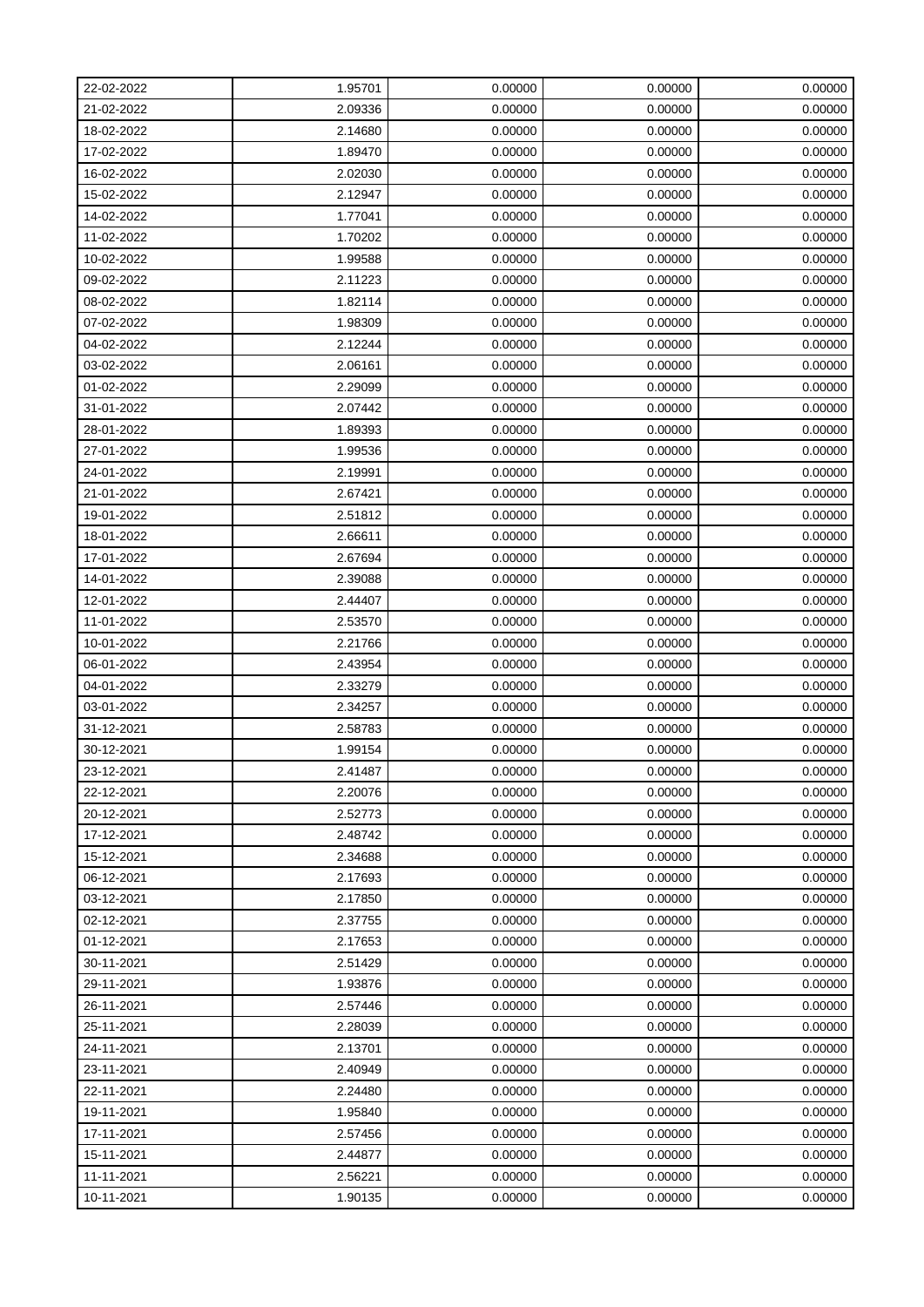| 09-11-2021 | 2.09930 | 0.00000 | 0.00000 | 0.00000 |
|------------|---------|---------|---------|---------|
| 08-11-2021 | 1.95777 | 0.00000 | 0.00000 | 0.00000 |
| 05-11-2021 | 2.06676 | 0.00000 | 0.00000 | 0.00000 |
| 04-11-2021 | 1.39698 | 0.00000 | 0.00000 | 0.00000 |
| 03-11-2021 | 1.89668 | 0.00000 | 0.00000 | 0.00000 |
| 02-11-2021 | 1.74633 | 0.00000 | 0.00000 | 0.00000 |
| 01-11-2021 | 2.10727 | 0.00000 | 0.00000 | 0.00000 |
| 28-10-2021 | 1.05398 | 0.00000 | 0.00000 | 0.00000 |
| 27-10-2021 | 1.69087 | 0.00000 | 0.00000 | 0.00000 |
| 26-10-2021 | 2.14304 | 0.00000 | 0.00000 | 0.00000 |
| 25-10-2021 | 2.01894 | 0.00000 | 0.00000 | 0.00000 |
| 21-10-2021 | 1.57143 | 0.00000 | 0.00000 | 0.00000 |
| 20-10-2021 | 1.37872 | 0.00000 | 0.00000 | 0.00000 |
| 19-10-2021 | 1.71973 | 0.00000 | 0.00000 | 0.00000 |
| 18-10-2021 | 1.83091 | 0.00000 | 0.00000 | 0.00000 |
| 17-10-2021 | 2.04174 | 0.00000 | 0.00000 | 0.00000 |
| 13-10-2021 | 1.85819 | 0.00000 | 0.00000 | 0.00000 |
| 12-10-2021 | 2.32054 | 0.00000 | 0.00000 | 0.00000 |
| 07-10-2021 | 2.16956 | 0.00000 | 0.00000 | 0.00000 |
| 06-10-2021 | 2.31321 | 0.00000 | 0.00000 | 0.00000 |
| 05-10-2021 | 1.92956 | 0.00000 | 0.00000 | 0.00000 |
| 04-10-2021 | 1.82287 | 0.00000 | 0.00000 | 0.00000 |
| 30-09-2021 | 2.22250 | 0.00000 | 0.00000 | 0.00000 |
| 29-09-2021 | 2.09631 | 0.00000 | 0.00000 | 0.00000 |
| 28-09-2021 | 1.22956 | 0.00000 | 0.00000 | 0.00000 |
| 27-09-2021 | 1.50444 | 0.00000 | 0.00000 | 0.00000 |
| 26-09-2021 | 1.10849 | 0.00000 | 0.00000 | 0.00000 |
| 23-09-2021 | 1.14501 | 0.00000 | 0.00000 | 0.00000 |
| 22-09-2021 | 1.82081 | 0.00000 | 0.00000 | 0.00000 |
| 20-09-2021 | 1.31985 | 0.00000 | 0.00000 | 0.00000 |
| 19-09-2021 | 1.02621 | 0.00000 | 0.00000 | 0.00000 |
| 16-09-2021 | 0.73076 | 0.00000 | 0.00000 | 0.00000 |
| 30-08-2021 | 0.05932 | 0.00000 | 0.00000 | 0.00000 |
| 29-08-2021 | 0.27091 | 0.00000 | 0.00000 | 0.00000 |
| 26-08-2021 | 1.00795 | 0.00000 | 0.00000 | 0.00000 |
| 25-08-2021 | 0.29897 | 0.00000 | 0.00000 | 0.00000 |
| 24-08-2021 | 0.84720 | 0.00000 | 0.00000 | 0.00000 |
| 23-08-2021 | 0.99780 | 0.00000 | 0.00000 | 0.00000 |
| 22-08-2021 | 1.37859 | 0.00000 | 0.00000 | 0.00000 |
| 19-08-2021 | 1.22374 | 0.00000 | 0.00000 | 0.00000 |
| 18-08-2021 | 0.95318 | 0.00000 | 0.00000 | 0.00000 |
| 17-08-2021 | 1.41258 | 0.00000 | 0.00000 | 0.00000 |
| 16-08-2021 | 0.53506 | 0.00000 | 0.00000 | 0.00000 |
| 15-08-2021 | 0.03964 | 0.00000 | 0.00000 | 0.00000 |
| 11-08-2021 | 0.86885 | 0.00000 | 0.00000 | 0.00000 |
| 10-08-2021 | 1.22597 | 0.00000 | 0.00000 | 0.00000 |
| 09-08-2021 | 0.98377 | 0.00000 | 0.00000 | 0.00000 |
| 08-08-2021 | 0.52122 | 0.00000 | 0.00000 | 0.00000 |
| 27-07-2021 | 0.00659 | 0.00000 | 0.00000 | 0.00000 |
| 26-07-2021 | 0.32643 | 0.00000 | 0.00000 | 0.00000 |
| 25-07-2021 | 0.67483 | 0.00000 | 0.00000 | 0.00000 |
| 22-07-2021 | 0.49550 | 0.00000 | 0.00000 | 0.00000 |
| 20-07-2021 | 0.31585 | 0.00000 | 0.00000 | 0.00000 |